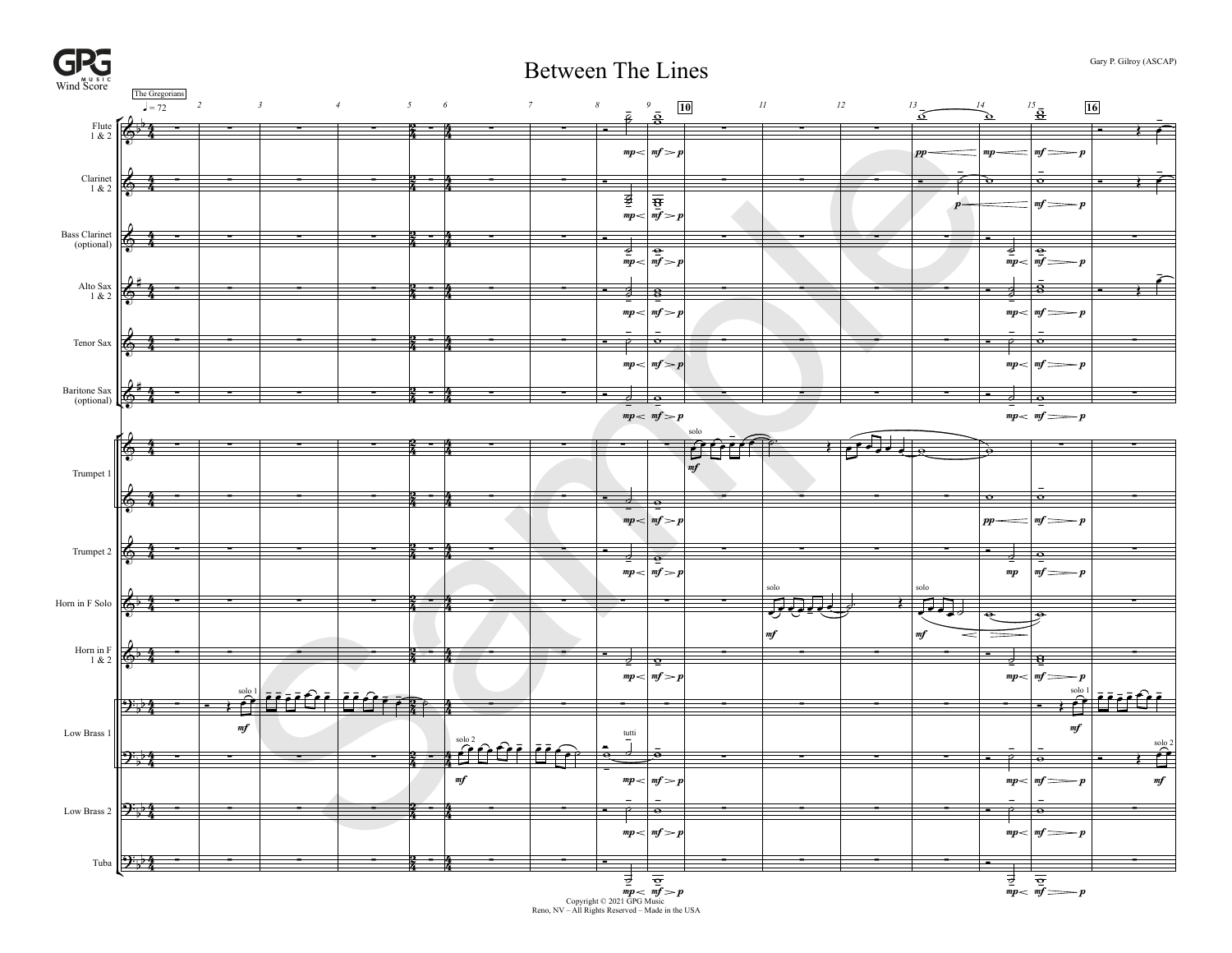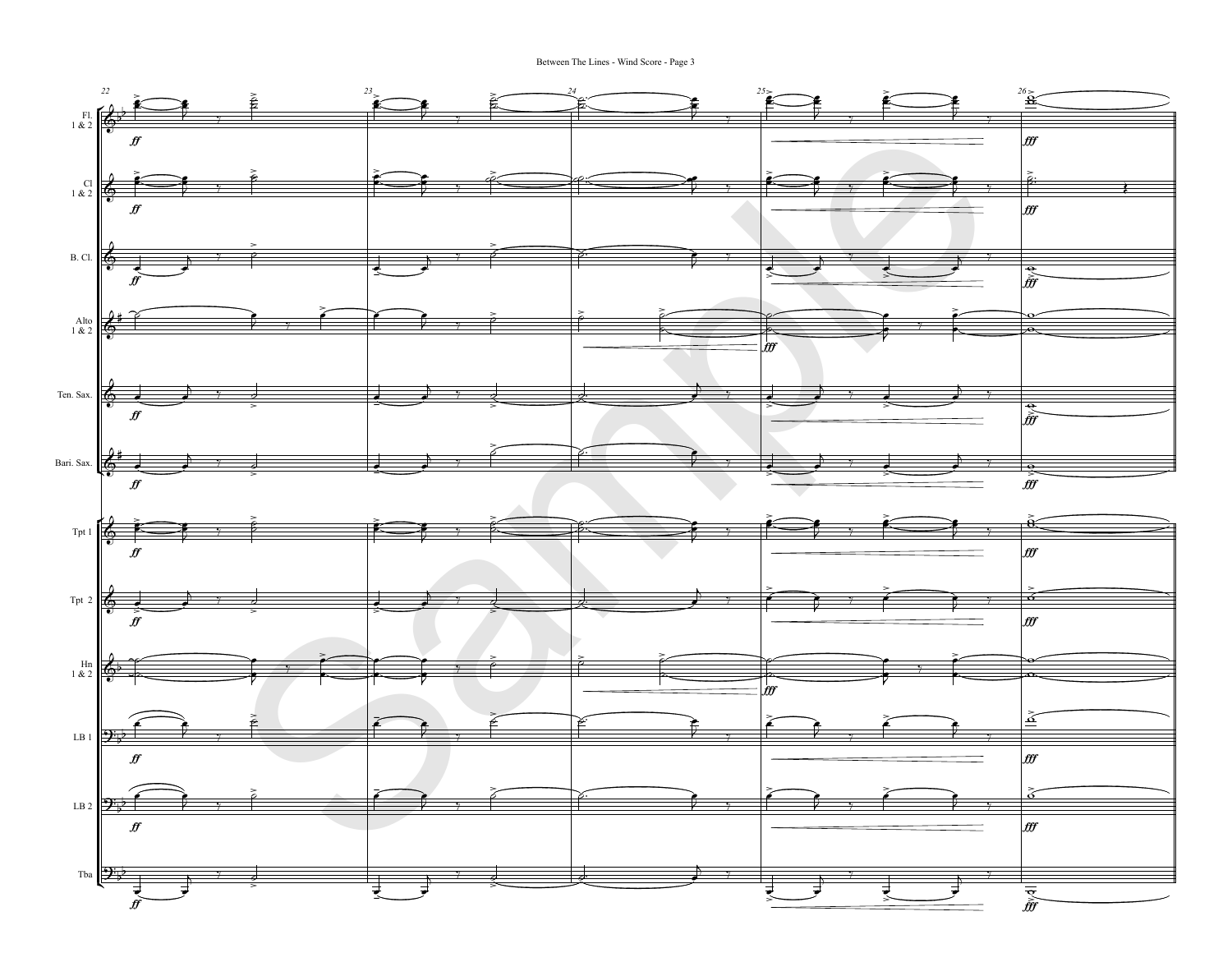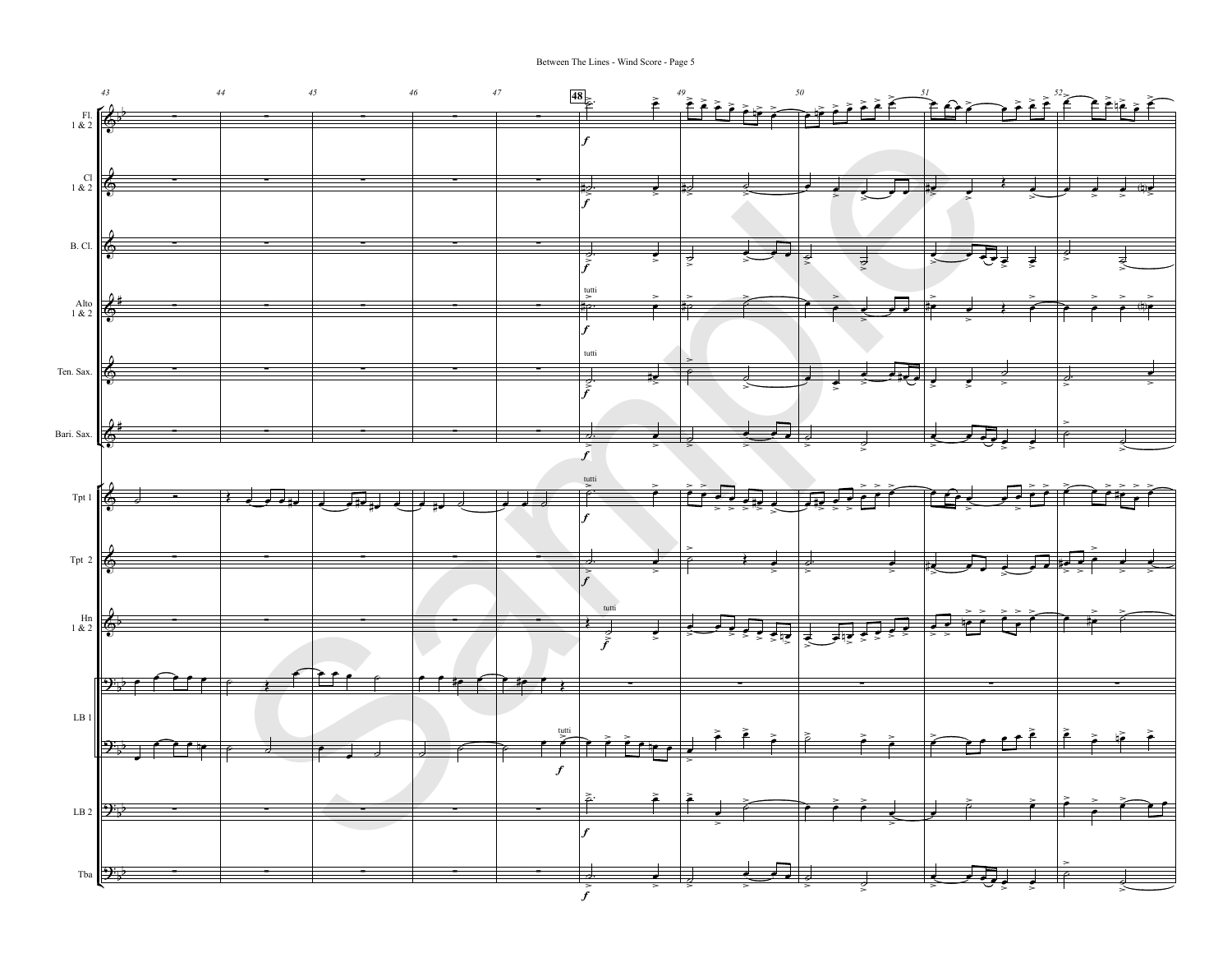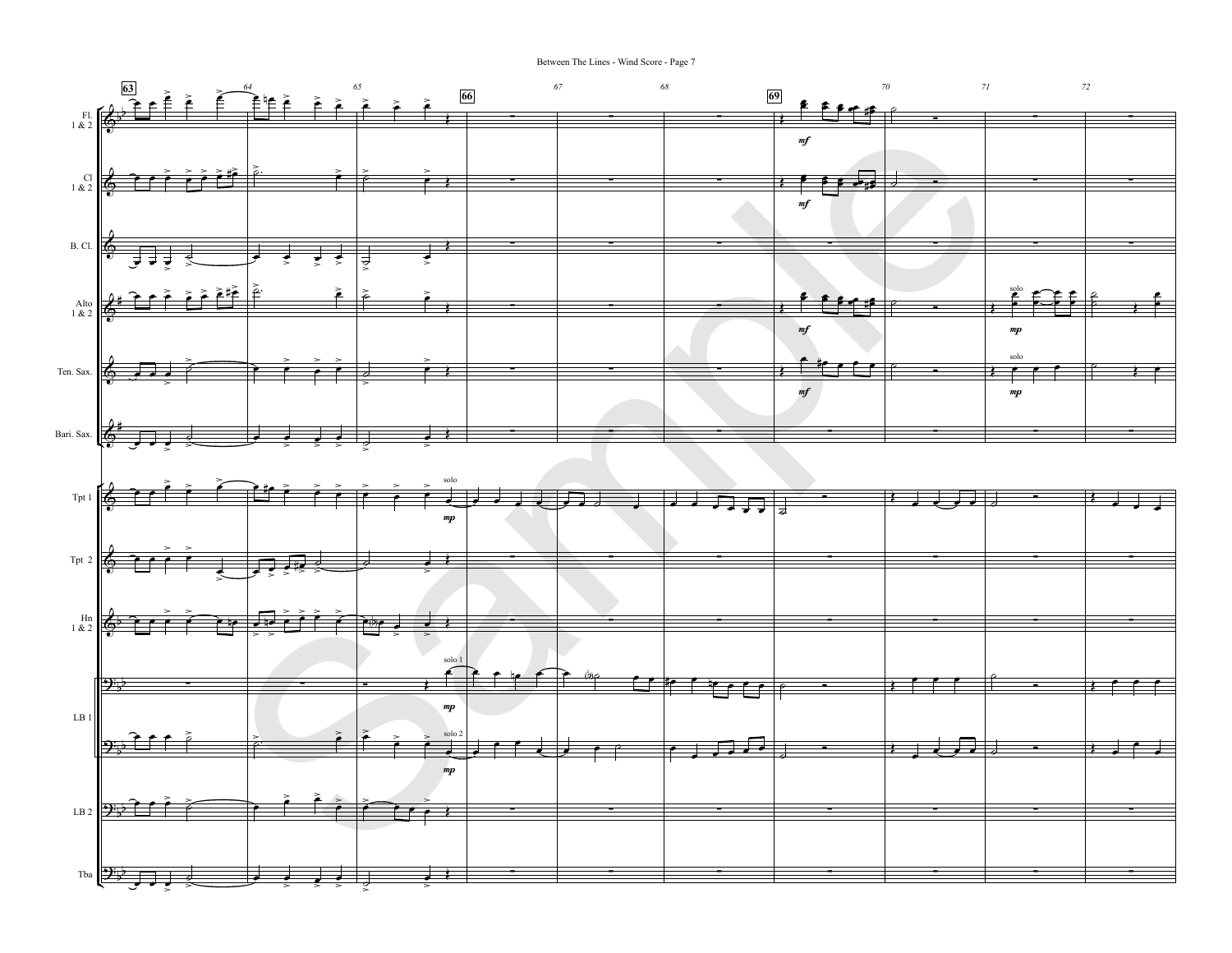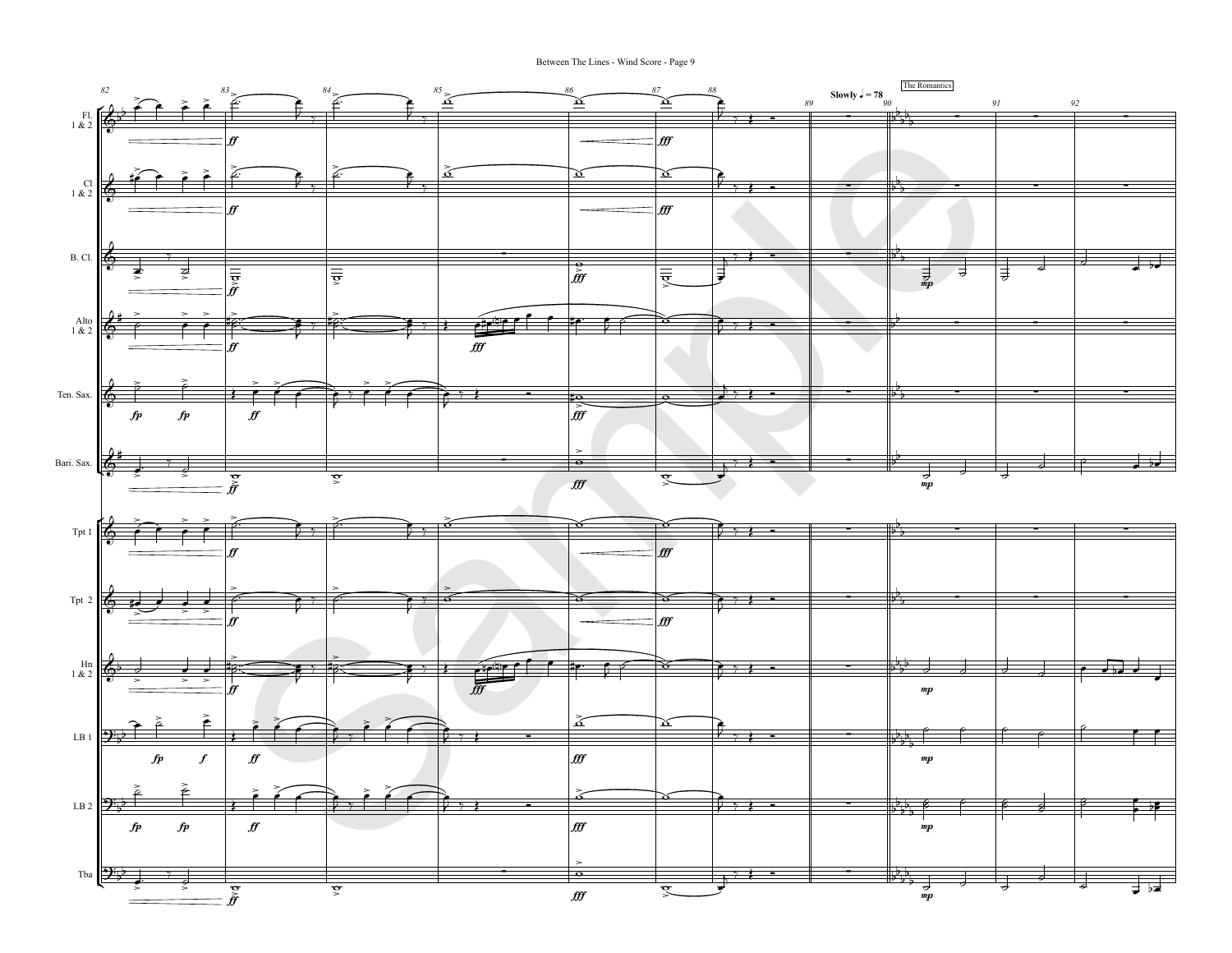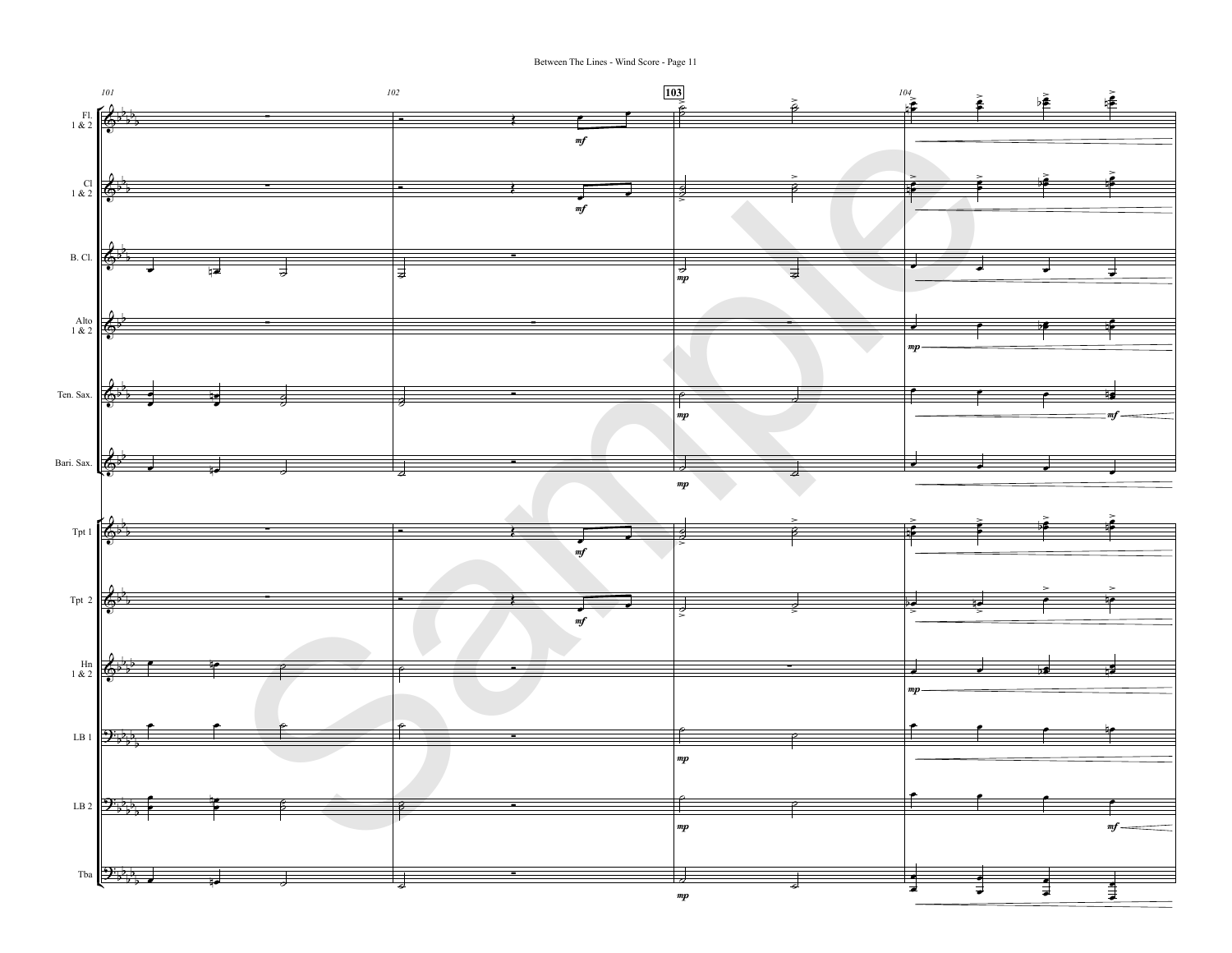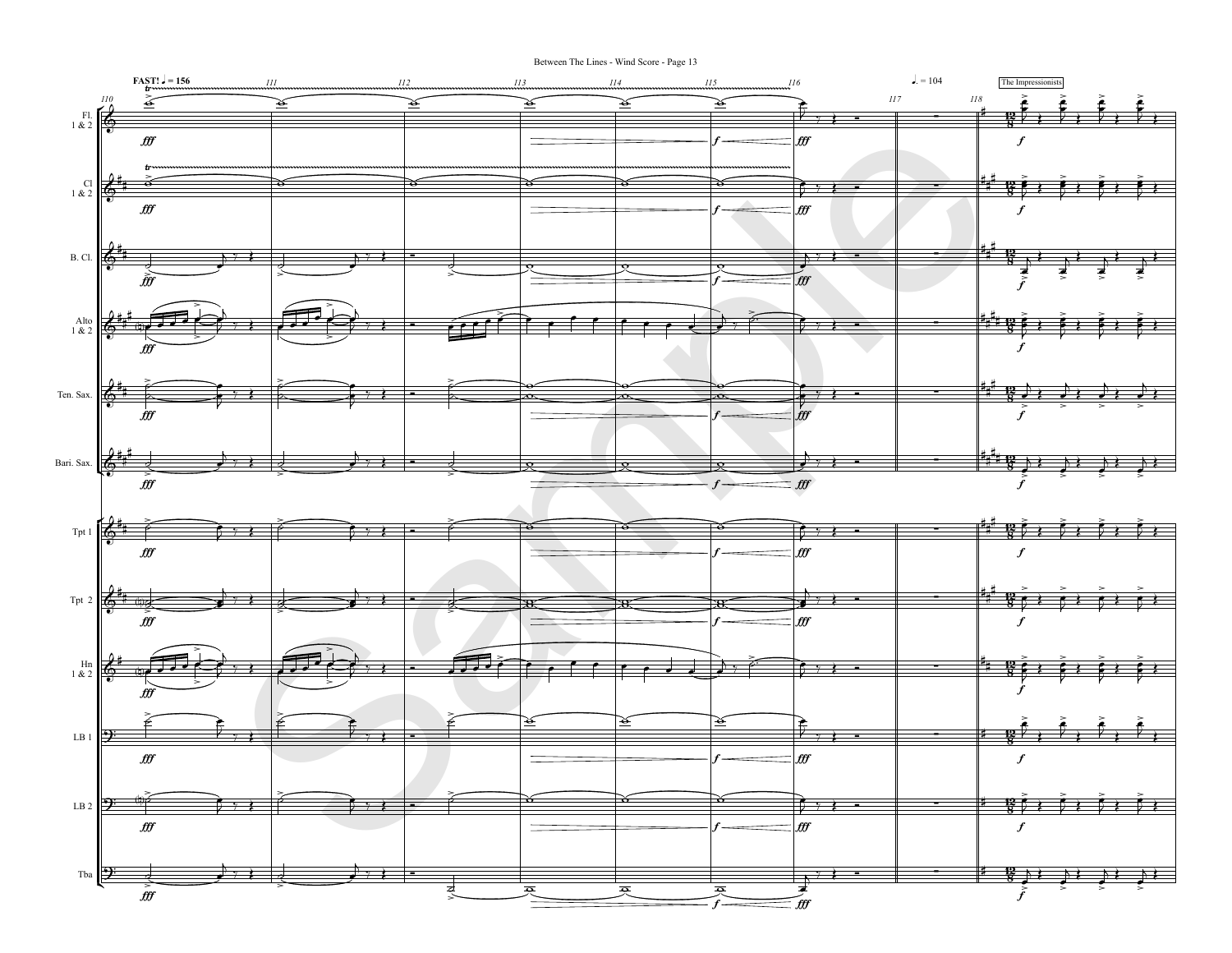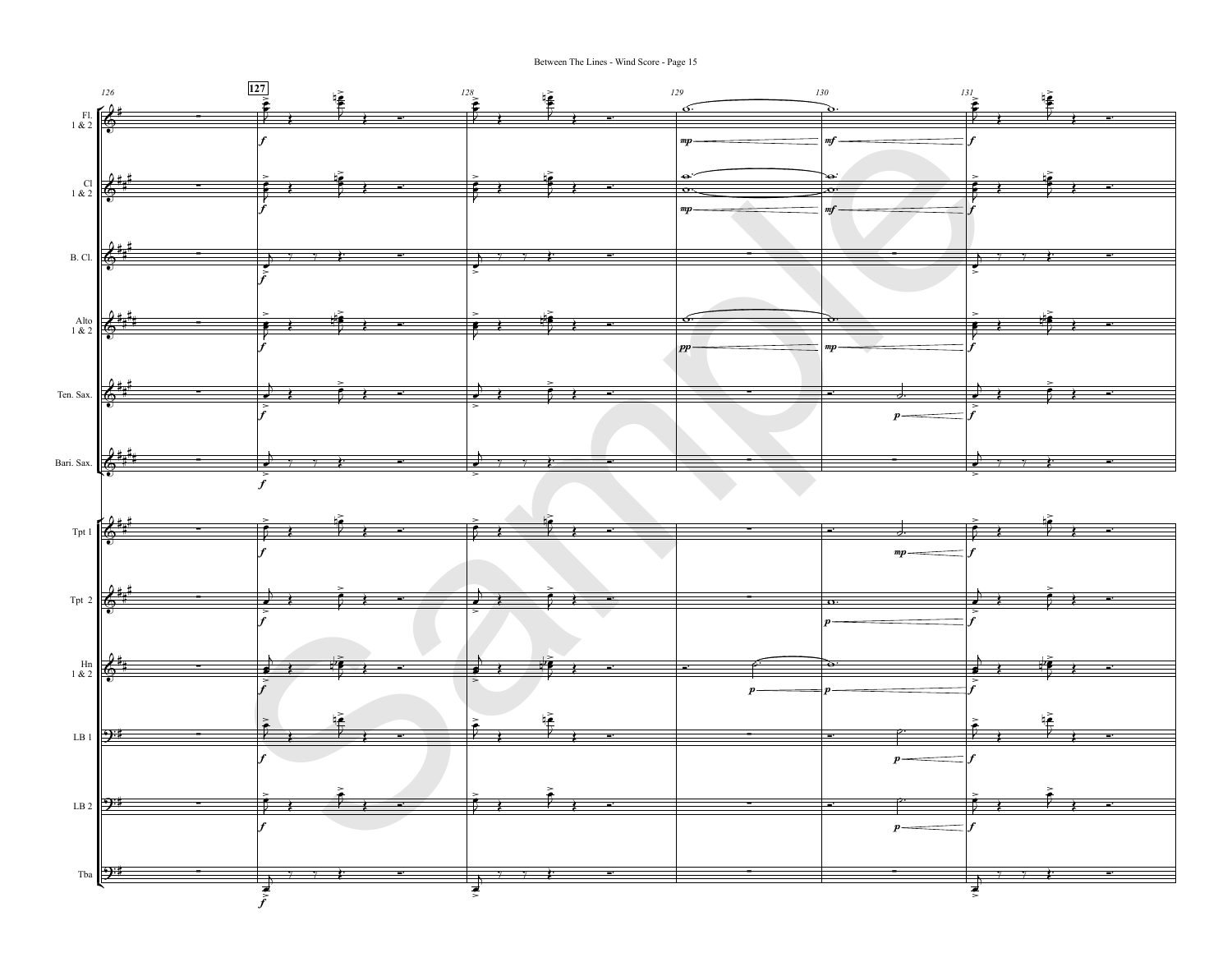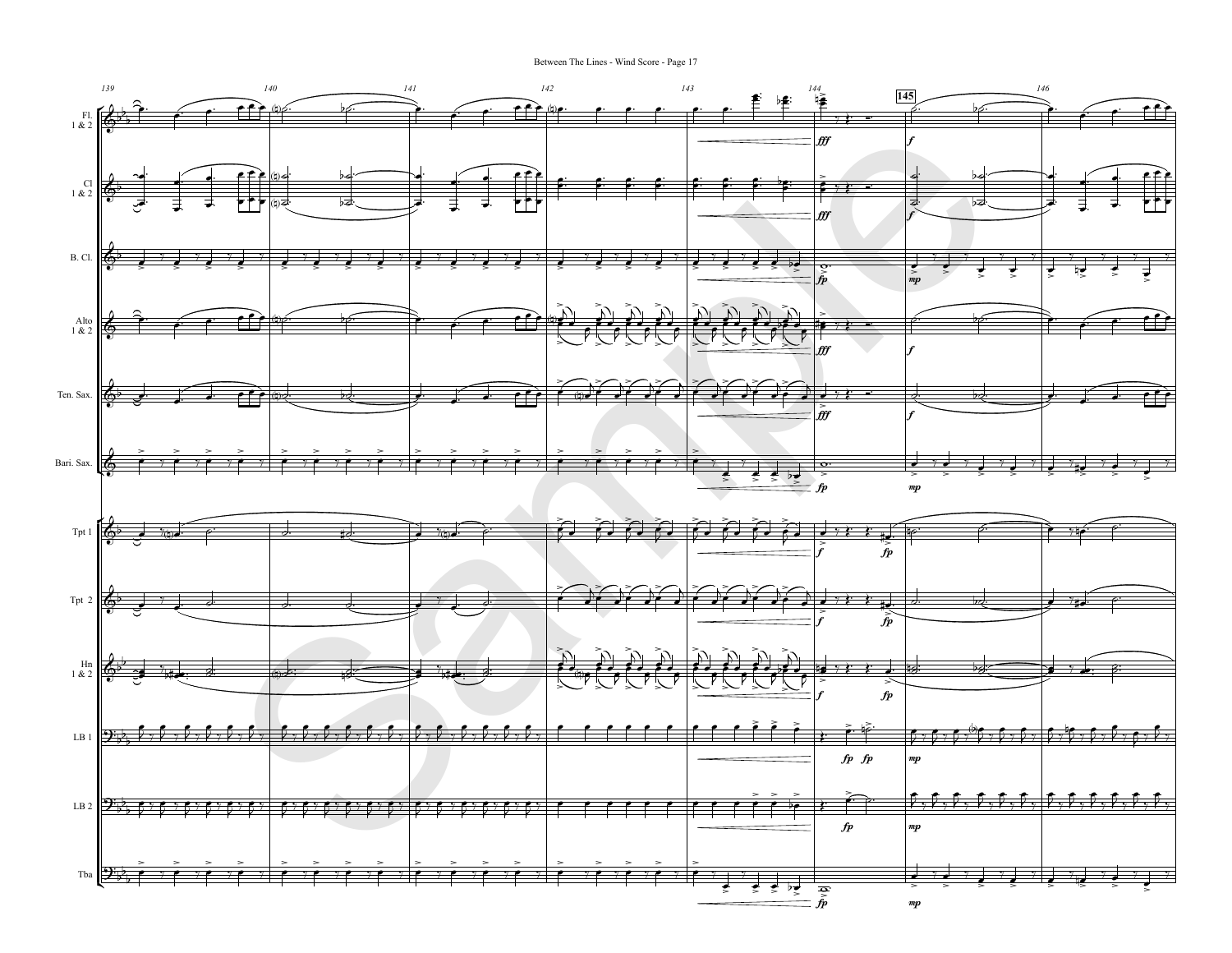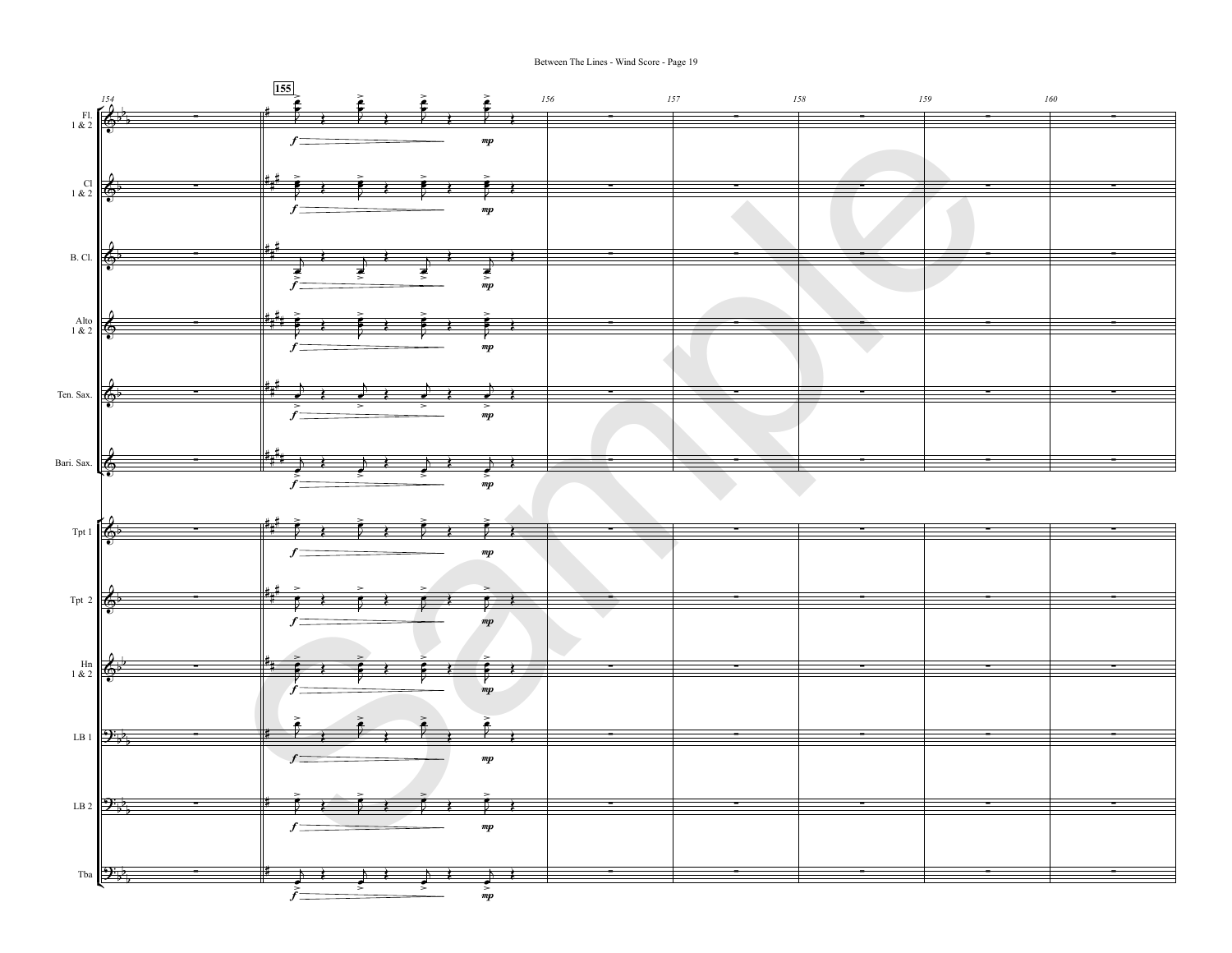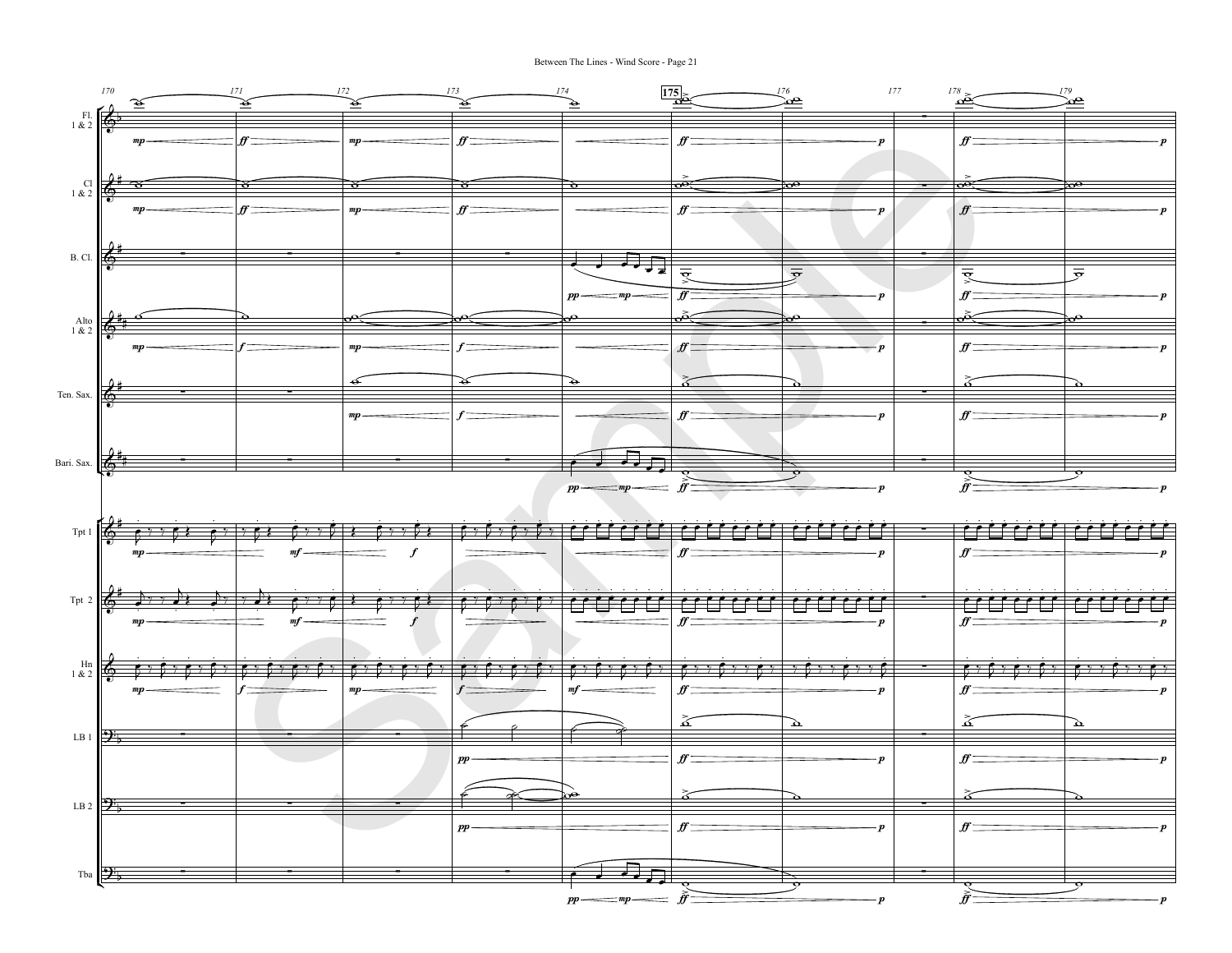Between The Lines - Wind Score - Page 23